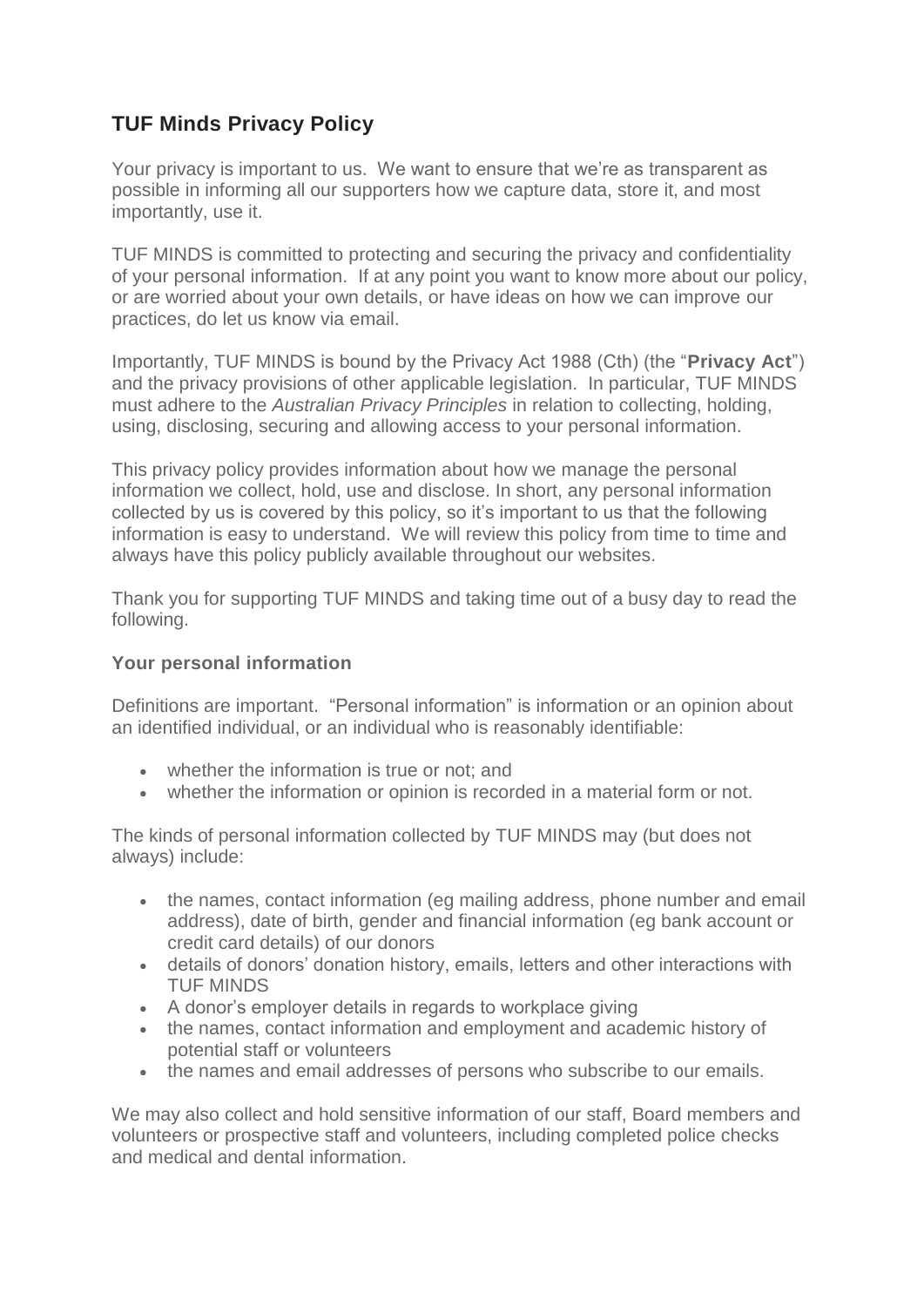### **How we collect personal information**

There's a number of ways we collect data. TUF MINDS usually collects your personal information directly from you when you provide it over the phone, through our website, by email, through an online form or through a donation coupon when making a gift to TUF MINDS.

We use third parties to fundraise on our behalf including telemarketing. These third parties will also collect your personal information directly from you when you provide it over the phone, through our website, in person or by email. This may also include workplace giving. Crucially, third party organisations based in Australia are also bound by the Privacy Act and Australian Privacy Principles.

If someone makes a donation on your behalf, and asks that you receive information about their gift, we will collect the personal information they provide about you.

We also collect personal information from public records, such as telephone directories, lists and third party surveys, which we purchase for direct marketing and telemarketing, which you have agreed to be on. When it is necessary to collect your personal information, including from a third party, we will take such steps as are reasonable in the circumstances to ensure that you are notified in compliance with the Privacy Act.

TUF MINDS will not collect, hold, use or disclose sensitive information (including health information or criminal records) about you unless you give us your consent to do so, or where required by law.

If you wish, you can remain anonymous or use a pseudonym when you contact us and if you make a donation. We will respect your anonymity. If you choose not to provide us with your personal information, we may not, for example, be able to provide you with an official tax-deductible receipt or a letter of thanks, or assist you fully with your query or complaint.

### **Cookies, our website and your privacy**

In order to understand how people arrive at the TUF MINDS website and related social media platforms and how they use it, we rely on cookies provided by third parties. This enables us to assess the effectiveness of our online advertisements. We may also use your browsing history on the TUF MINDS website to send related messages on our work and appeals. Cookies do not reveal personal information, such as your name, address, phone numbers or email address. You can adjust your browser to disable cookies, but this may restrict your ability to access certain areas of our website.

#### **How we store personal information**

TUF MINDS understands the importance of protecting your personal information from misuse, loss or unauthorised access or use and will take all reasonable steps to ensure that your personal information is secure.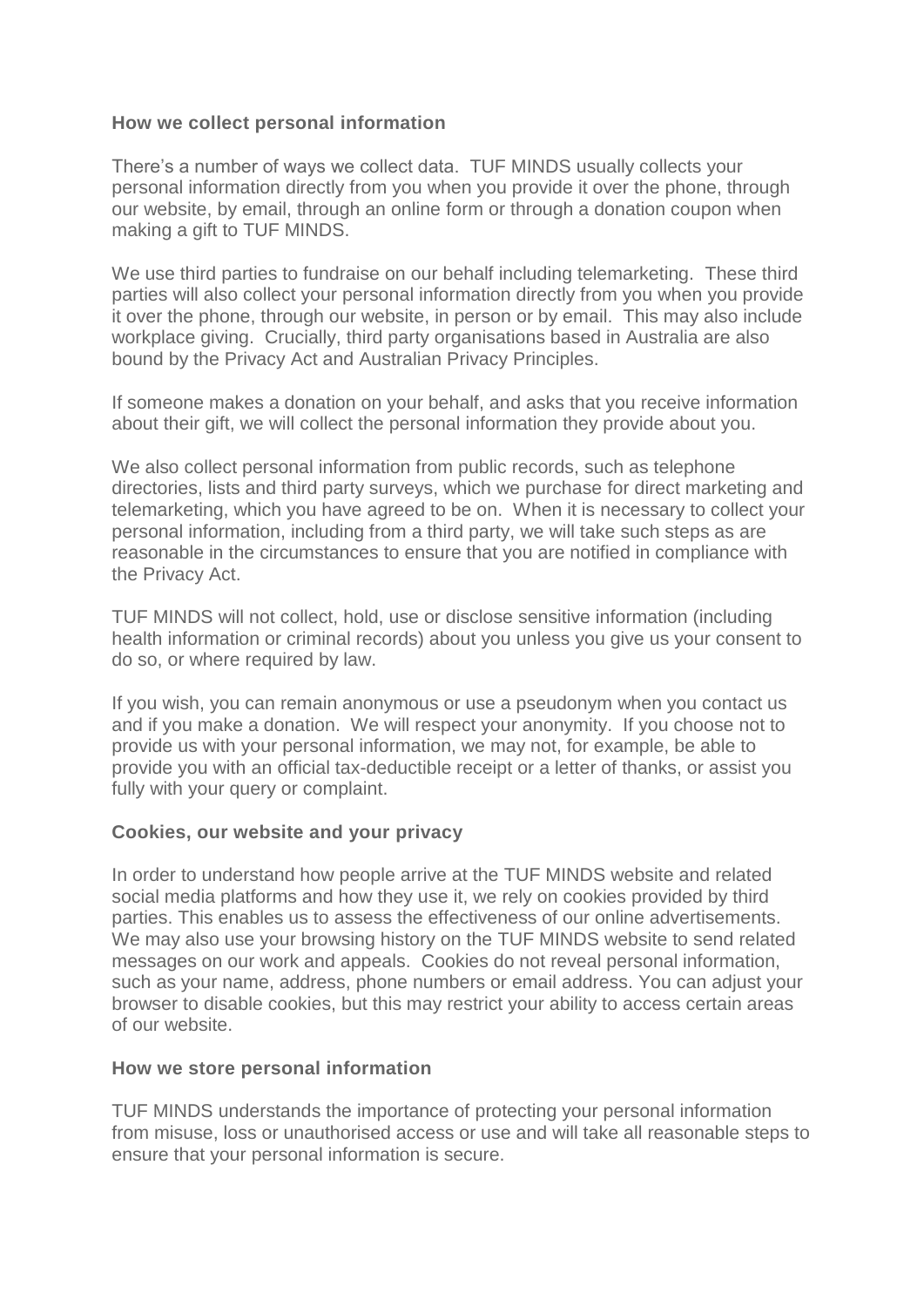TUF MINDS holds your personal information securely through physical and electronic means. We have restricted physical access to our offices, hard copy files are stored in secure cabinets and store rooms, and staff are trained in our privacy procedures. We use security encrypted response forms to protect the personal and financial information you provide us over the Internet and secure online payment systems, our in-house IT system is secured with a firewall and anti-virus scanners, your information is stored in secure databases and only authorised staff have access to your information and only when it is required.,

TUF MINDS will destroy or de-identify your personal information when we no longer need it for the purpose for which it was collected, unless the law requires otherwise. If you send us your personal information when we don't ask for it we will determine whether or not the information is related to one or more of our activities. If the information is not relevant to what we do, we may destroy or de-identify the personal information if it is lawful and reasonable to do so.

### **How we use your personal information**

We use your personal information to carry out our charitable, aid and related activities. For example, we use your personal information to:

- process any donations you may send to us
- send to you information about TUF MINDS Australia including newsletters, updates and information on appeals
- update you if we have information that may affect your support
- confirm who you are when you contact us
- keep you informed about our work including by mail, email, SMS or telephone
- respond to your questions, comments, compliments or complaints
- circulating questionnaires to improve our services
- analyse donor activity in order to improve our effectiveness including for quality assurance
- report on our activities including producing our Annual Report

TUF MINDS relies on the generosity of our donors to carry out our mission. Therefore, we may also use your personal information for direct marketing purposes to promote our upcoming events, appeals, projects or other activities. However, where we do use your information for this purpose, we will always provide a simple means for you to opt out of receiving these communications.

## **Opting Out**

If you wish to opt out of communications you are currently receiving, use any of the clear links that we provide in all our digital communication (like sms or email) or call the TUF MINDS general enquires line on 07 4954 8866, or simply email.

### **Disclosing your Information**

We respect that 'who' we share your information with is important to you.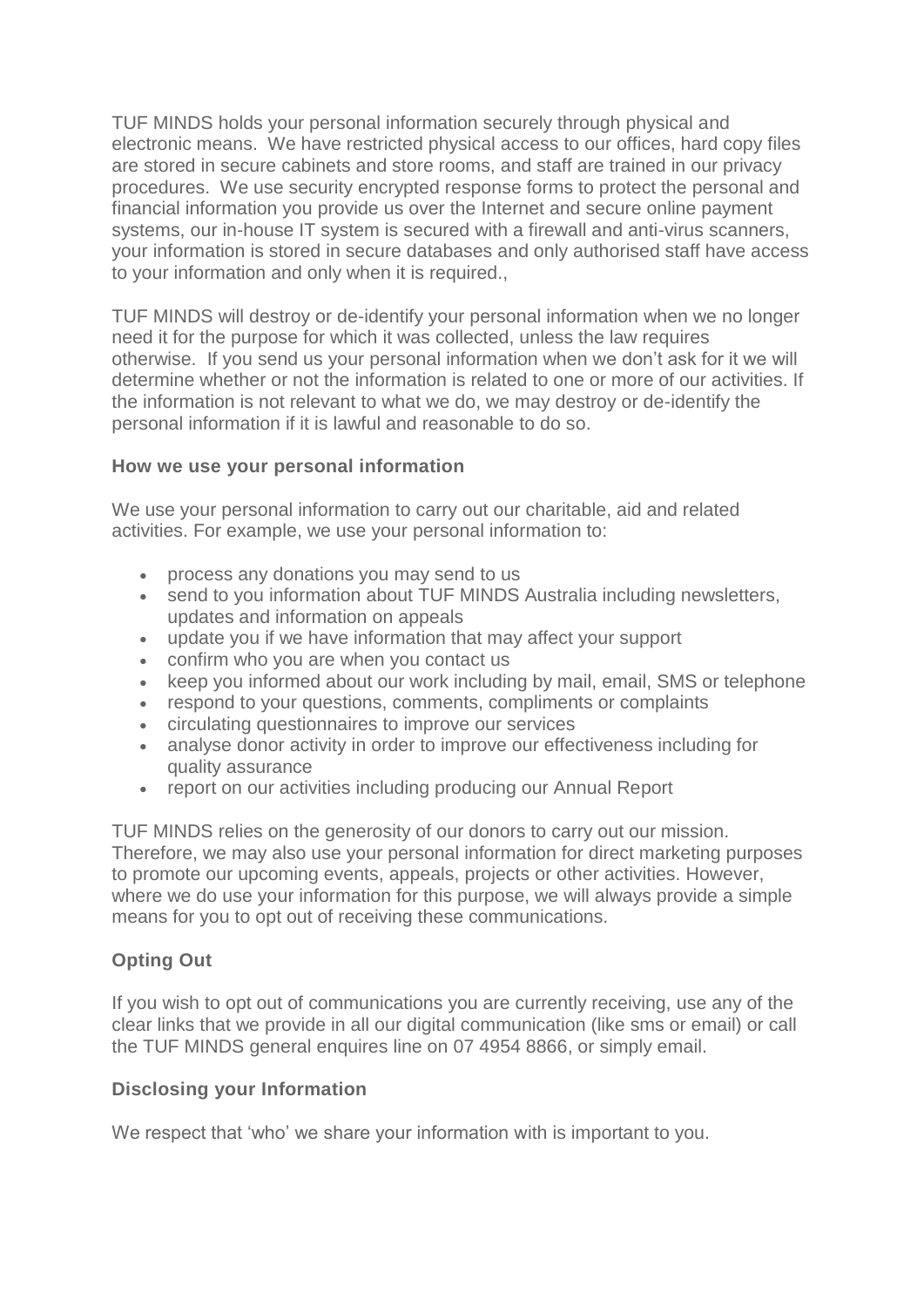In no instances do we sell your information onto other third parties. TUF MINDS does not use your data with third parties to undergo 'wealth screening' activities.

TUF MINDS will only use and disclose your personal information in accordance with the Privacy Act and the *Australian Privacy Principles*. This may include where use or disclosure is required by law, where we have your consent to the use or disclosure, or for the purpose for which it was collected or related purposes that you would reasonably expect TUF MINDS to use or disclose that personal information.

TUF MINDS will not disclose information about you to any other individuals or organisations apart from with our own hired contractors and service providers that we engage on a confidential basis to help fulfil our fundraising activities. For example, we disclose information to our trusted third party providers such as:

- With our mailing house partners to send our supporters the TUF MINDS Supporter magazine, and Appeals
- With our marketing partners to help call donors for their support. Please be aware that although charities are exempt from the "Do Not Call Register", we have chosen to respect the principles behind this register and advise our third parties not to call anyone listed on the Register.
- With your financial institution in the case of direct debit or some credit card transaction issues.
- With your employer if you have participated in a fundraising activity as part of a corporate or office team.

Please note, the above list is not exhaustive, but to repeat, these organisations are also bound by the *Australian Privacy Principles*.

TUF MINDS may also use and disclose your personal information to overseas providers such as cloud service providers. Before we send your personal information overseas, we will take reasonable steps to ensure that the recipient will not breach the *Australian Privacy Principles*, including contractual obligations to treat your personal information in substantially the same way as required under the *Australian Privacy Principles*.

For any other circumstances where we need to disclose your personal information overseas, we will expressly inform you of the disclosure and obtain your consent.

### **Help us keep your information accurate**

TUF MINDS aims to ensure that the personal information we hold about you is accurate, complete, up-to-date, relevant and not misleading. However the accuracy of this information is largely dependent on the information you provide.

To assist us with this, please contact us if you are aware of any changes required to your personal information.

Even if you don't contact us, if we are satisfied that, having regard to the reasons for which we hold your personal information, that personal information is inaccurate,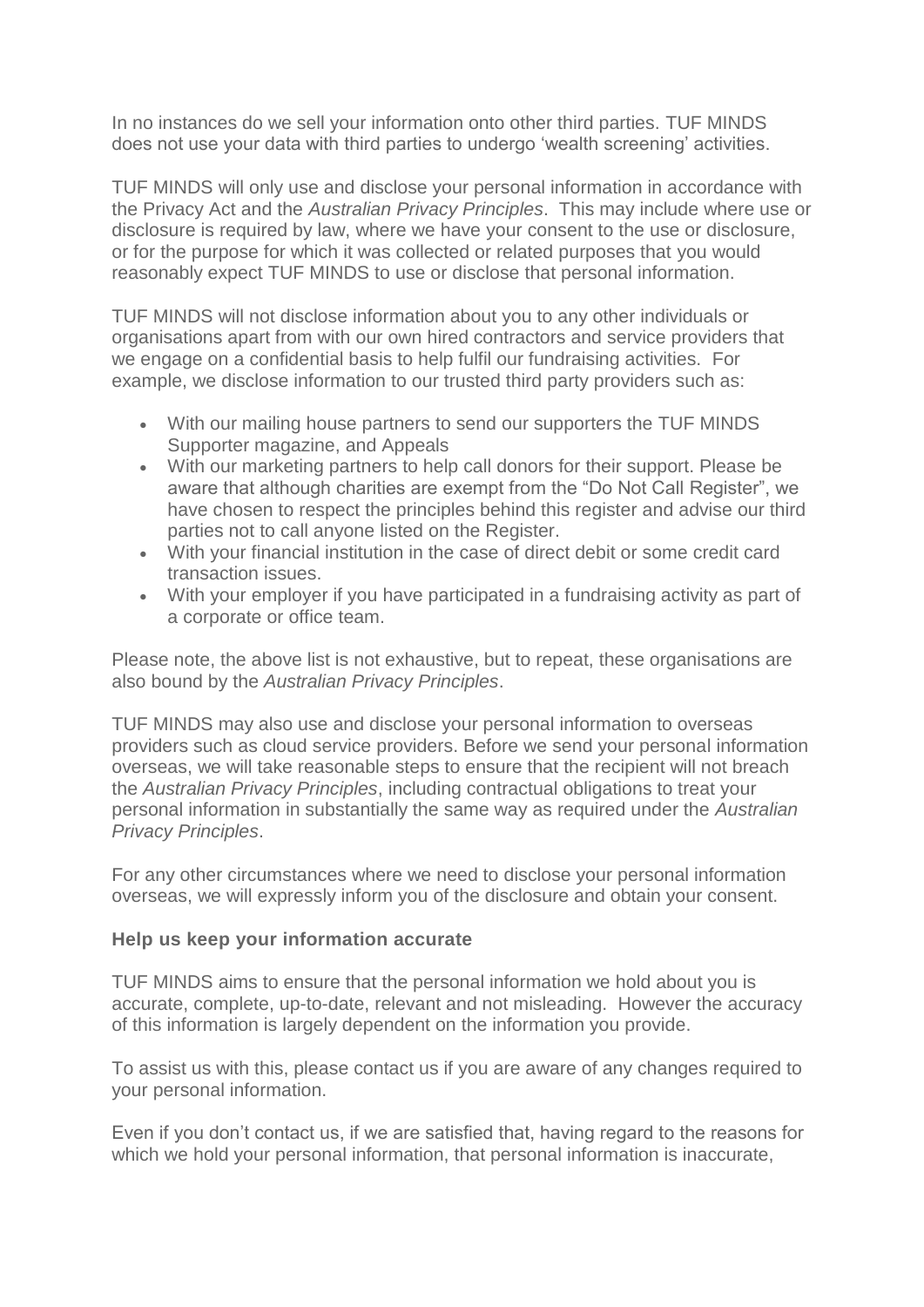incomplete, out-of-date, irrelevant or misleading, we may take reasonable steps to correct that information.

#### **You can access your information**

You have a right to access, update and correct personal information that TUF MINDS holds about you.

Requests for access to personal information should be made by email, post or phone using the details provided under the 'Contacting us' heading.

Before providing access to or correcting your personal information, we may also require you to verify your identity. In the unlikely event that we are unable to provide you with access to your personal information, we will provide you with written reasons for denying access.

### **Enquiries and complaints**

We want to hear from you. Enquiries or concerns about privacy matters, including complaints about how TUF MINDS handles personal information and concerns that TUF MINDS has breached the *Australian Privacy Principles*, should be made in writing as detailed below under the heading "Contacting us". TUF MINDS will respond to all enquiries as quickly as possible. We normally have a very fast turnaround so if you've not heard back, feel free to call us.

If you would prefer to deal with us anonymously, you are not required to provide your personal information to us unless we are required by law to deal with individuals who have identified themselves or it is impractical for us to deal with individuals who have not identified themselves.

If you are not satisfied with how we have handled your matter, you may wish to contact the Office of the Australian Information Commissioner via the contact details listed on www.oaic.gov.au/about-us/contact-us-page.

If you wish to make a complaint about our privacy practices, please submit a written complaint by post to:

Company Secretary TUF Minds PO Box 98 Rural View Qld 4740

In general, we will respond to your complaint within 30 days, normally much sooner. If you are not satisfied with our response, you may make a written complaint to the Australian Information Commissioner.

### **Contacting us**

Please contact us if: